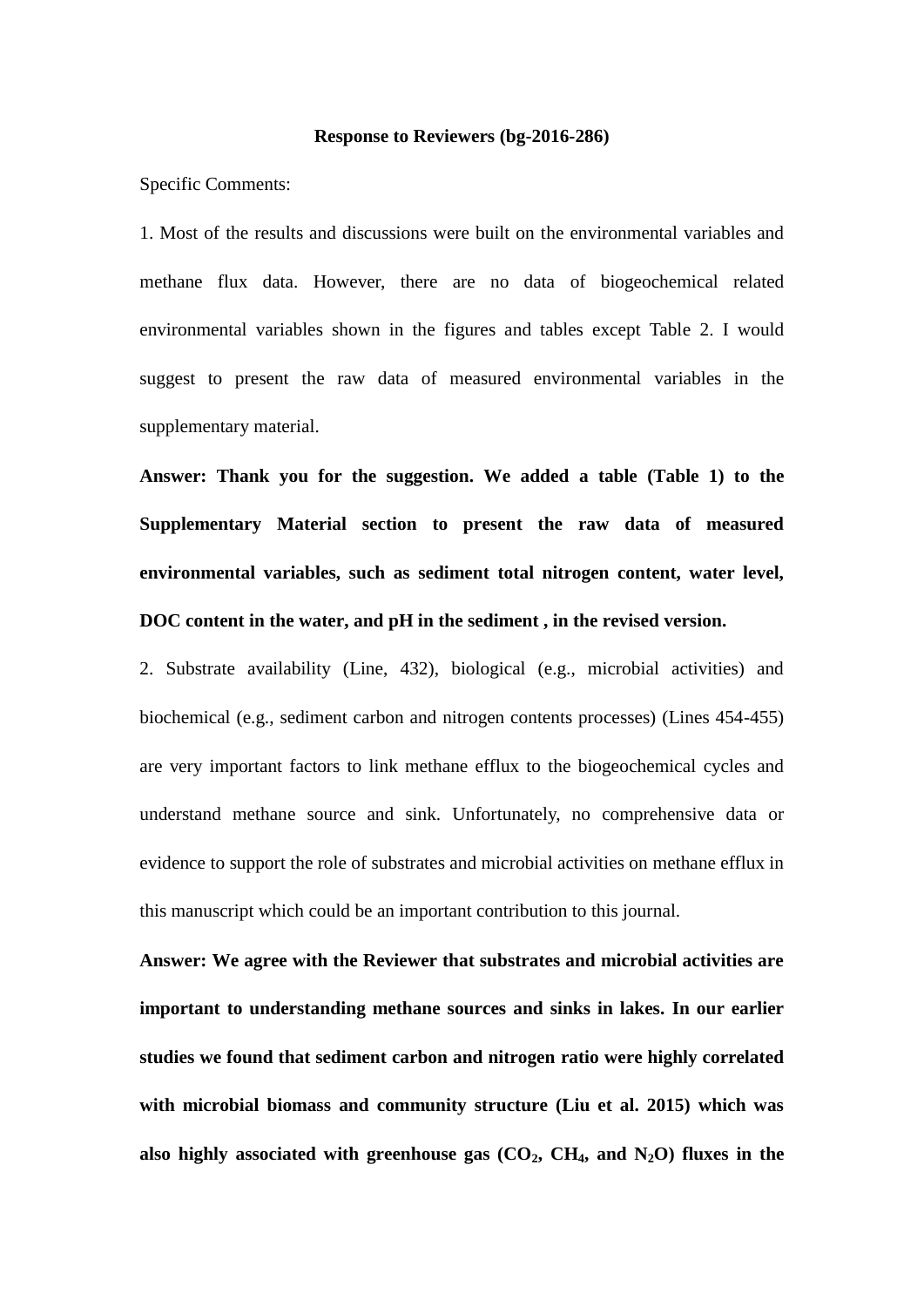**Poyang Lake (Liu and Xu 2016). In the current study, we focus on examining the relationships environmental variables (e.g. climate) that may affect the temporal patterns and variations of CH<sup>4</sup> effluxes in the Poyang Lake. We have added the related information and references to the discussion section in the revised version. Further investigation on the mechanisms of biological and biochemical controls on CH<sup>4</sup> production and oxidation requires lab-based experiments with isotope and microbial DNA sequencing techniques which are beyond the scope of the current study**.

3. It might be a risk to use the data from three sampling sites measured from one day (1 hr? Line 148) to represent methane efflux in that month. For example, it appears a contradiction between high methane efflux measured in July 2011 in Figure 3 and low methane efflux measured in July 2011 in Figure 4a.

**Answer: We measured CH<sup>4</sup> effluxes at monthly interval to examine the seasonal dynamics of the efflux and the value does not necessarily represent the monthly average of CH<sup>4</sup> efflux. We measured CH<sup>4</sup> effluxes from early morning to late afternoon with about 6 cycles of measurements during the day (Pages 10-11/lines 213-219). The values of methane efflux measured in July 2011 in Figure 3 and Figure 4a are different because of different units. CH<sup>4</sup> efflux in Figure 3 was measured on a daily scale, but CH<sup>4</sup> efflux in Figure 4a was based on the hourly scale. So we used different units to present seasonal and diel patterns of CH<sup>4</sup> effluxes.**

4. How long and what time did the authors deploy the floating chambers in the three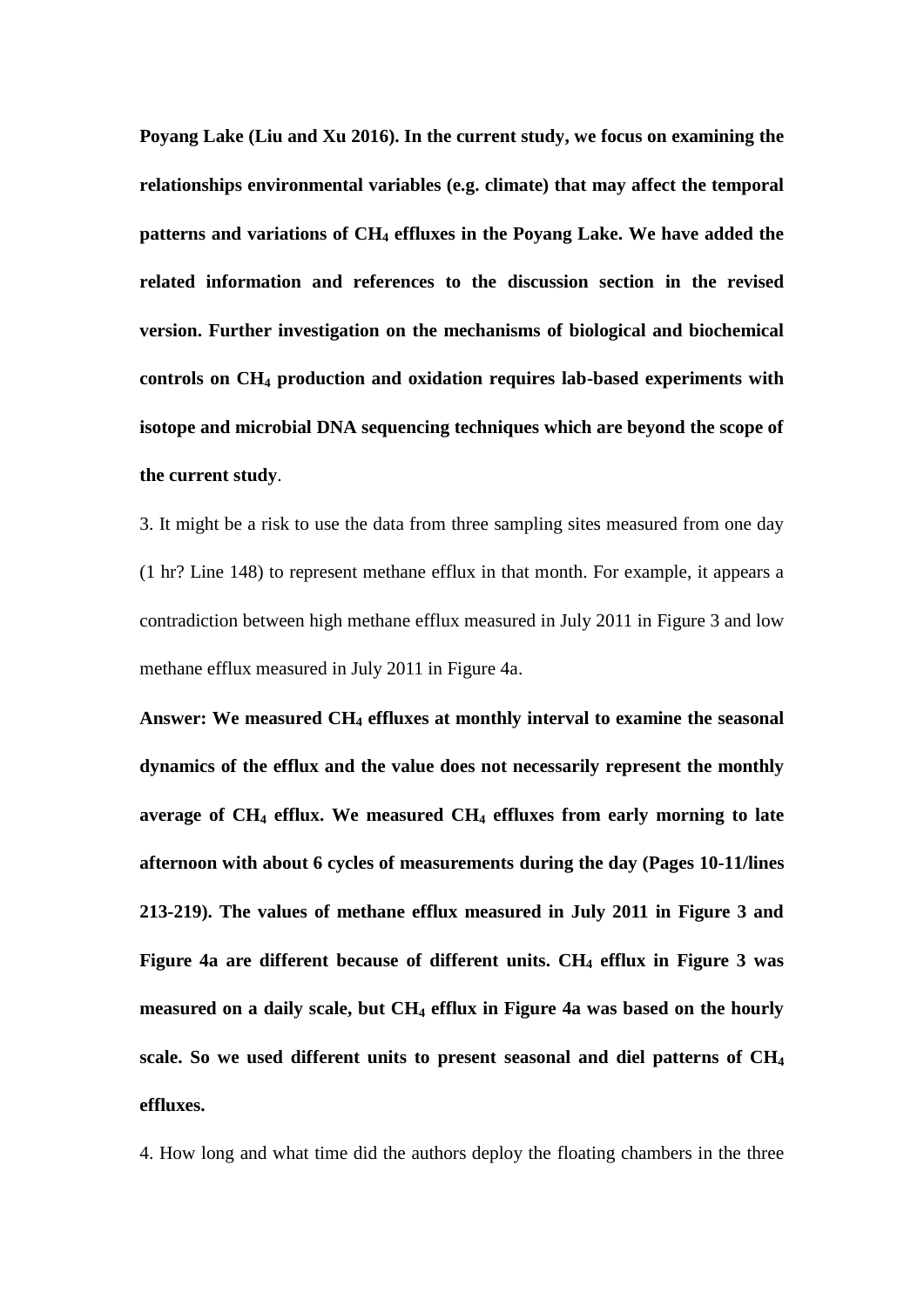sampling sites within a day for the study at the large temporal scales (Fig. 3)? I feel 4-year measurements are not a very large temporal scale especially there are no continues measurements/monitering such as deploying floating chamber within a short interval (every week or every two to three days). Since high methane efflux was shown in the early mornings in Fig. 4a, b and d, were the floating chambers deployed at the same time at three different sites for the data shown in Fig. 3?

**Answer: We measured CH<sup>4</sup> fluxes from early morning to late afternoon with about 6 cycles of measurements during the day for the 4-year study. For sampling frequency we measured every monthly. We agree with the Reviewer that 4 year is not "long-term" given the relatively low sampling frequency. So we deleted "long-term" and focused on the multi-seasonal investigations of CH<sup>4</sup> effluxes as suggested by Reviewer 1 in the revised manuscript. We used three boats to monitor CH<sup>4</sup> fluxes at the three sites, so the floating chambers were deployed at about the same time at the sites as shown in Fig. 3.**

5. The area and water table of Poyang Lake fluctuate dramatically between the wet and dry seasons. The authors only have short but not clear descriptions of the effect of water level on methane efflux, e.g., in Lines 404-405 and Line 432. Methane efflux might be high in dry seasons instead of summer, since methane efflux is expected to be high under lower water level due to decreasing of the hydrostatic pressure (e.g. Chanton et al. 1989). Are there any difference in water level between three sampling sites in different seasons (The mean water depth at three sites should not be always 3m through the whole year; Line 186)? The authors might consider a simple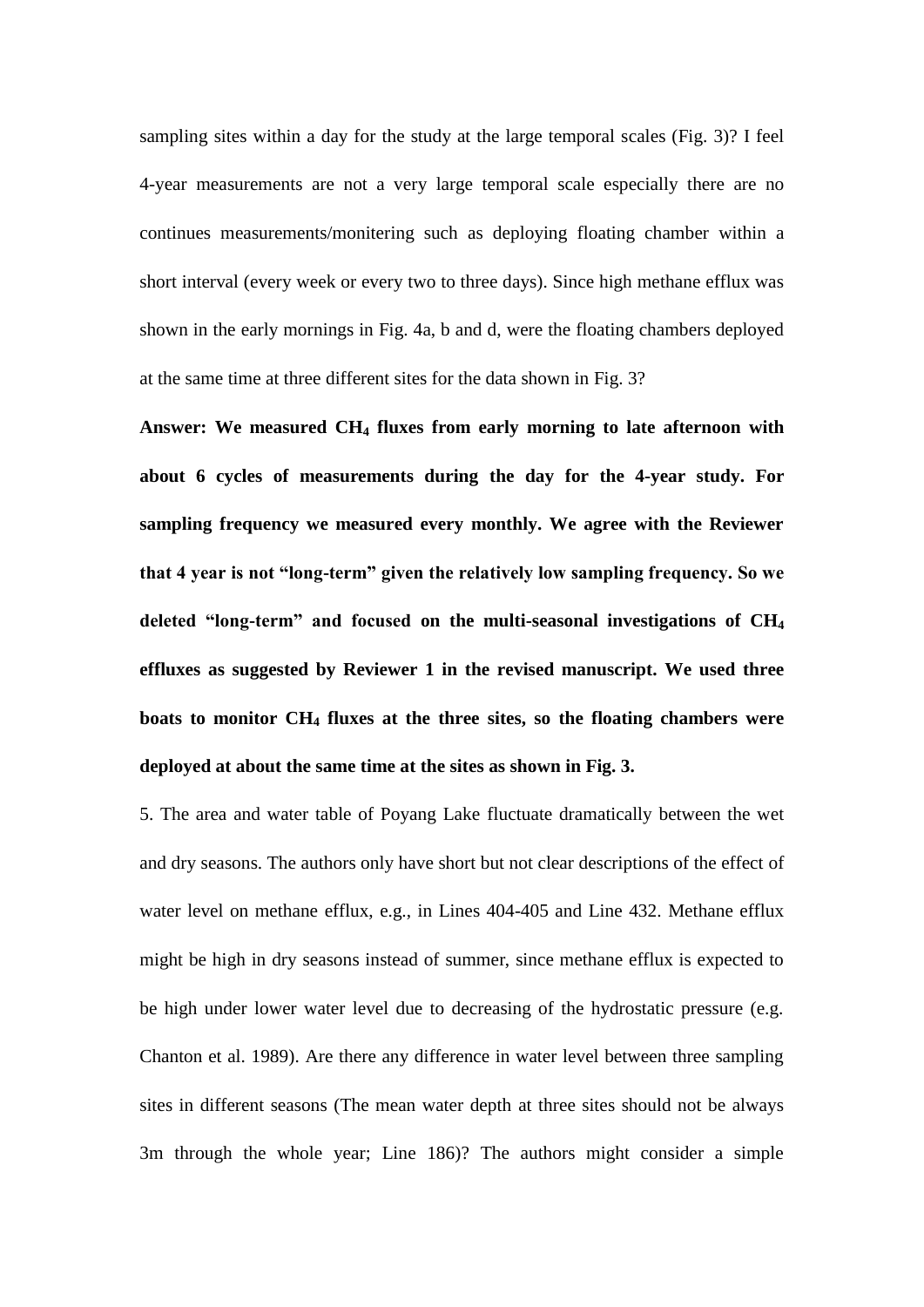calculation of methane solubility changes due to water level fluctuations to strength the role of water level on methane efflux, e.g., Line 432.

**Answer: It is true that the Poyang Lake features a large seasonal variation of water level, high water level in summer and low in winter. However, the water level at the 3 sites was very similar at a given time of the year. We agree that hydrostatic pressure affects CH<sup>4</sup> efflux as reported in Chanton et al. (1989) but our data showed that CH<sup>4</sup> efflux was positively correlated with water level. This is because the water level in the Poyang Lake co-varies with other factors, such as temperature and NH<sup>4</sup> + content in the water, which also affect the CH<sup>4</sup> efflux throughout the year. For example, we found that the CH<sup>4</sup> efflux was highly correlated with sediment temperature at an annual scale. Our results suggest that the CH<sup>4</sup> efflux in the Poyang Lake was dominated by temperature rather than water level. The high CH<sup>4</sup> efflux in summer was contributed to strong microbial activities induced by warmer temperature and high substrate availability from the flooding water in summer. Therefore, we think the positive correlation between CH<sup>4</sup> efflux and water level in the Poyang Lake is a pseudo relation which does not reflect the hydrostatic pressure effect on CH<sup>4</sup> efflux as evidenced by Chanton et al. (1989). It is possible to examine the water level effect by calculating CH<sup>4</sup> solubility change due to water level fluctuation. However, given the large seasonal variation of temperature in the study area it is very difficult to separate the water level effect based on the CH<sup>4</sup> efflux measurements on the water surface. In addition, water level induced CH<sup>4</sup> solubility change may**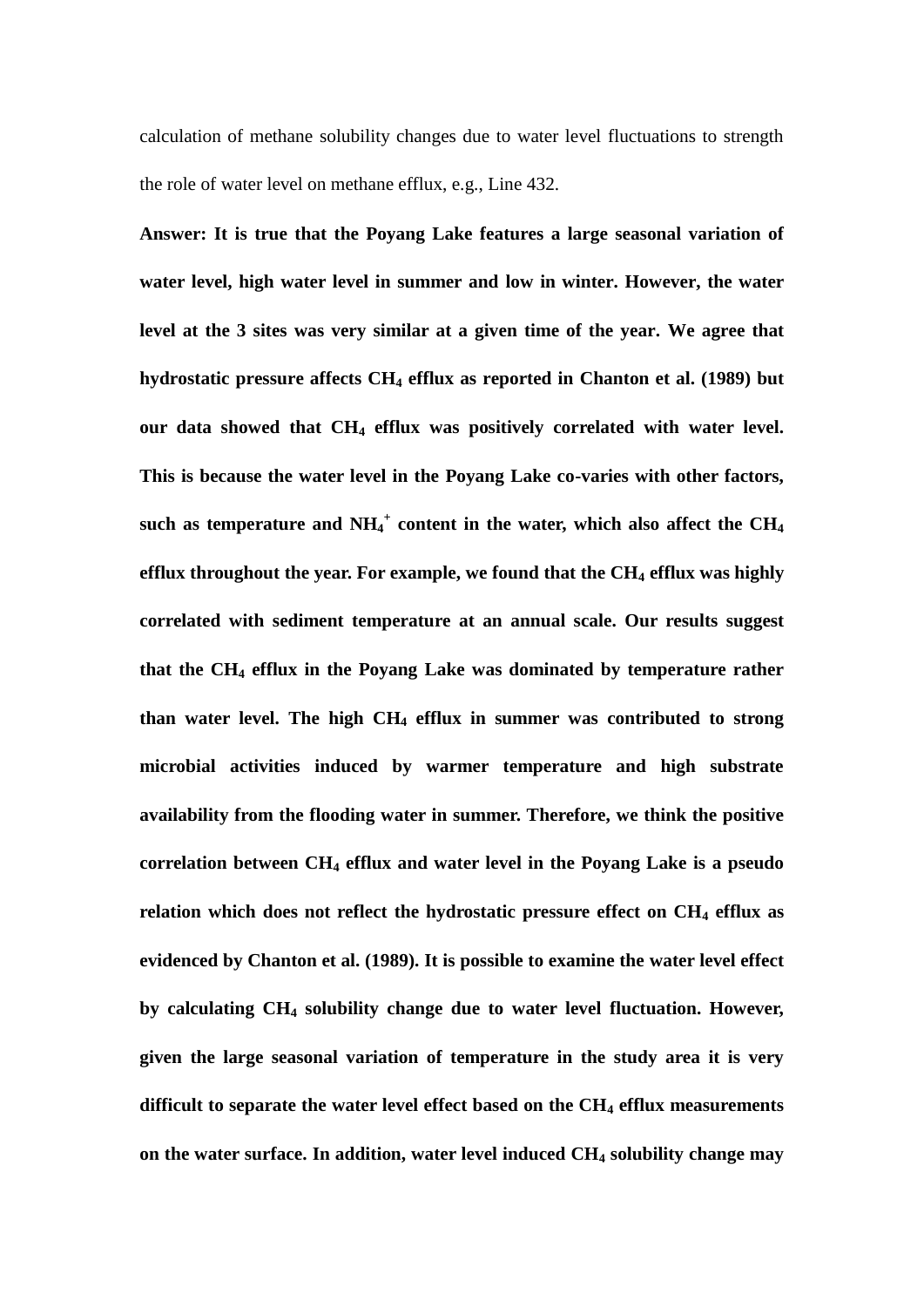**affect short-term (minutes to hours) CH<sup>4</sup> diffusion gradient and thus CH<sup>4</sup> efflux and it should have little impact on CH<sup>4</sup> efflux as long as a new diffusion equilibrium has established. Thus, we did not calculate methane solubility changes to further investigate the water level effect on CH<sup>4</sup> efflux in revising the manuscript.** 

6. As the authors stated in the introduction that methane is driven by three major mechanisms such as molecular diffusion, bubble ebullition and plant-mediated transportation, bubble ebullition is not the only pathway for methane to transport from water to the air. However, data for dissolved methane concentrations in lake water and sediments are lack in this study. No bubble ebullition doesn't mean no methane efflux. I would suggest to include diffusive methane flux to the air for comparison in the future by analyzing surface water methane concentrations and using the equation from the gas-transfer model e.g., Wanninkhof (1992).

## **Answer: Great idea! We will take this suggestion in our future study.**

7. Since many environmental factors and methane fluxes collected in October 2010 in Poyang Lake have been shown in Liu et al., (2013) for spatial studies, the authors may include Liu et al. (2013) in the introduction and discussions to emphasize why the three sampling sites were chosen in this timescale study and the relations between different environmental factors and methane effluxes in Autumn (October).

**Answer: Based on our previous study which examined the spatial variation of CH4 efflux in the Poyang Lake (Liu et al. 2013), we chose the 3 sites which gave CH<sup>4</sup> effluxes close to the average efflux of the lake. We provided detailed**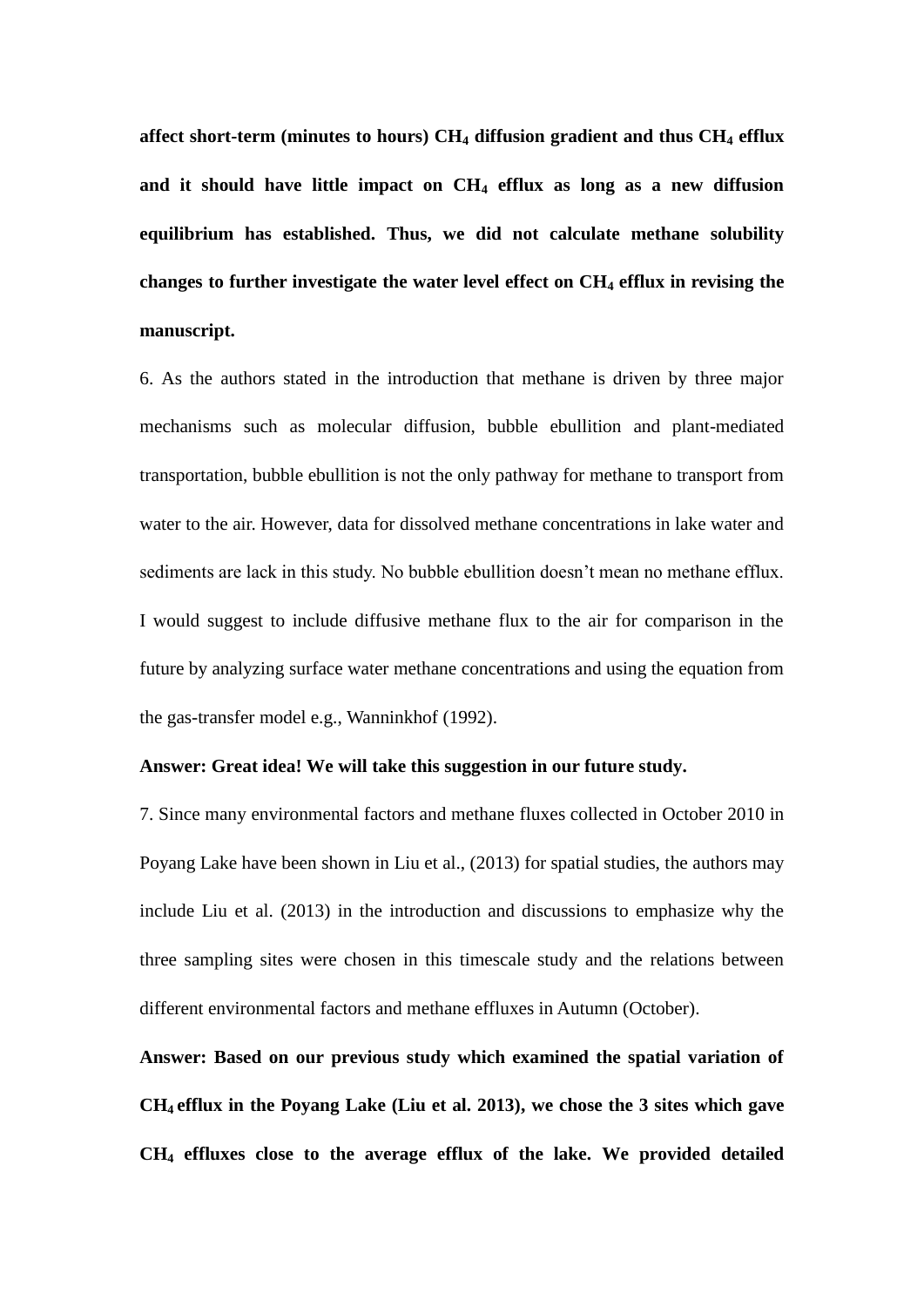**information of Liu et al. (2013) in the introduction and discussion sections as suggested in the revised version.**

Minor Comments:

1. Lines 57-59: Please add references for the studies in high-latitude, tropical and subtropical lakes.

**Answer: We added references for the studies in high-latitude, tropical and subtropical lakes in the revised version (Page 4/lines 61-63).**

2. Line 129: What fluxes did the floating chamber measured while inserting 20 cm above the water surface?

**Answer: The chamber measured the total CH<sup>4</sup> efflux including diffusive and ebullitive fluxes as described in the method section. The plant-mediated CH<sup>4</sup> transportation was negligible because no vascular plants grew above water surface at our study sites.**

3. Line 150: the air samples  $\Rightarrow$  the gas samples

## **Answer: Changed as suggested.**

4. Line 159-160; Fig. 4: Since methane efflux was calculated by using a linear regression model to the methane concentration data, should the minimum value be zero instead of a negative value? There should be no negative methane value detected by GC.

**Answer: The negative efflux means CH4-uptake by the lake water due probably to the short-time change in air pressure.**